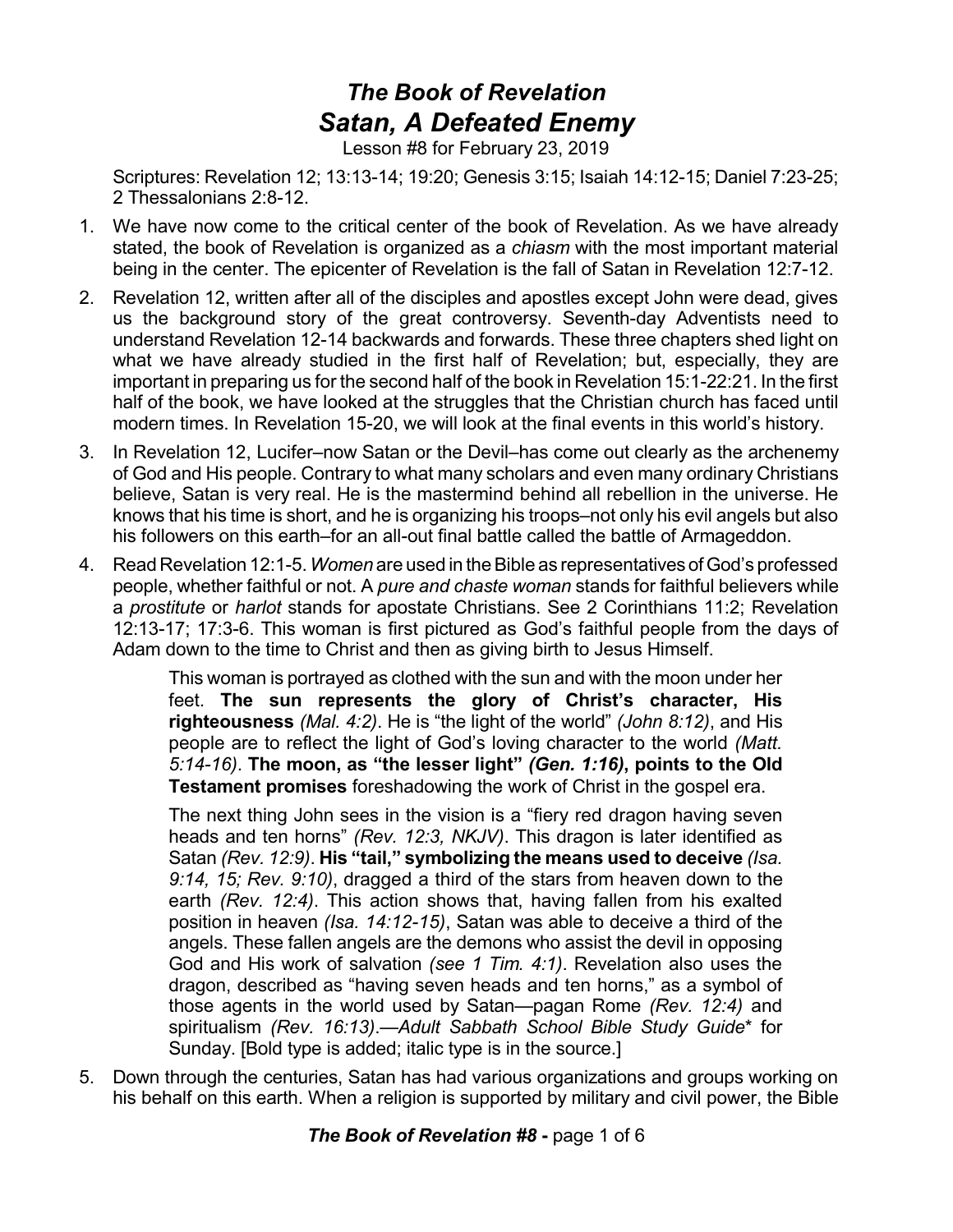speaks of it as a *beast*.

The dragon is said to be Satan (Revelation 12:9); he it was that moved upon Herod to put the Saviour to death. **But the chief agent of Satan in making war upon Christ and His people during the first centuries ofthe Christian Era was the Roman Empire, in which paganism was the prevailing religion. Thus while the dragon, primarily, represents Satan, it is, in a secondary sense, a symbol of pagan Rome.**—Ellen G. White, *The Great Controversy*\* 438.2. [Bold type is added.]

- 6. Read Revelation 12:4. We have already suggested that the number *one-third*, as used in Revelation, primarily represents the activity of Satan and his followers. In this verse we see that his tail represents his ability to deceive. He even deceived one third of the angels in heaven who were standing around the throne of God!
- 7. Read Revelation 12:9. Satan is called *the ancient serpent* which should immediately remind us of the story recorded in Genesis 3. Eve and then Adam ate of the fruit of that tree and, thus, surrendered their dominion over this earth to Satan.
- 8. God and His angels told Adam and Eve that a Messiah was coming. (See Genesis 3:15.) From the beginning, Satan waited for that Messiah to be born so he could destroy Him in any way possible. But, despite all of Satan's efforts, attacking Jesus from every side, he failed; and the Child was caught up to God and His throne. (Revelation 12:5)
- 9. Read Revelation 12:7-9. What weapons were used? For the first time we read in the Bible about the war which began in heaven. **Why do you think this information was not told to any of the prophets in the Old Testament? Or, to any of the disciples in the New Testament? Or, even to Paul?** But, only to John after all the others were dead? It is such an important part of our understanding of what lies behind nearly all the stories in the Bible.
- 10. Read Isaiah 14:12-15 and Ezekiel 28:12-15. The incredible arrogance and self-deceit that led Lucifer, now Satan, in his rebellion against God is hard to believe! In his assumed role as a leader of this earth, he even returned to heaven and accused Job. (Job 1:6-12) Compare John 12:31. But, Satan was soundly defeated by the life and death of Jesus; and thus, his activities were confined to this earth because none of the beings in the rest of the universe would listen to him any more. His home now is called *the abyss*!
	- Read **Luke 4:6**: "I will give you all this power and all this wealth," the Devil told him. "It has all been handed over to me, and I can give it to anyone I choose."—American Bible Society. (1992). *The Holy Bible: The Good News Translation*\* (2nd ed., Luke 4:6). New York: American Bible Society.
- 11. Try to imagine Lucifer making this kind of a claim to Jesus in the wilderness of temptation!
- 12. By His life and His death, Jesus redeemed what had been lost; the truth about Satan's character was demonstrated before the universe. Jesus proved that sin leads to death and that Satan is a liar and a deceiver. See John 8:44.

Satan saw that his disguise was torn away. His administration was laid open before the unfallen angels and before the heavenly universe. He had revealed himself as a murderer. By shedding the blood of the Son of God, he had uprooted himself from the sympathies of the heavenly beings. Henceforth his work was restricted.—Ellen G. White, *The Desire of Ages*\* 761.2.

13. Although the great controversy is not over yet, the universe knows that the rule over this earth has been transferred back from Satan to Jesus; He is proclaimed the legitimate Ruler

*The Book of Revelation #8* **-** page 2 of 6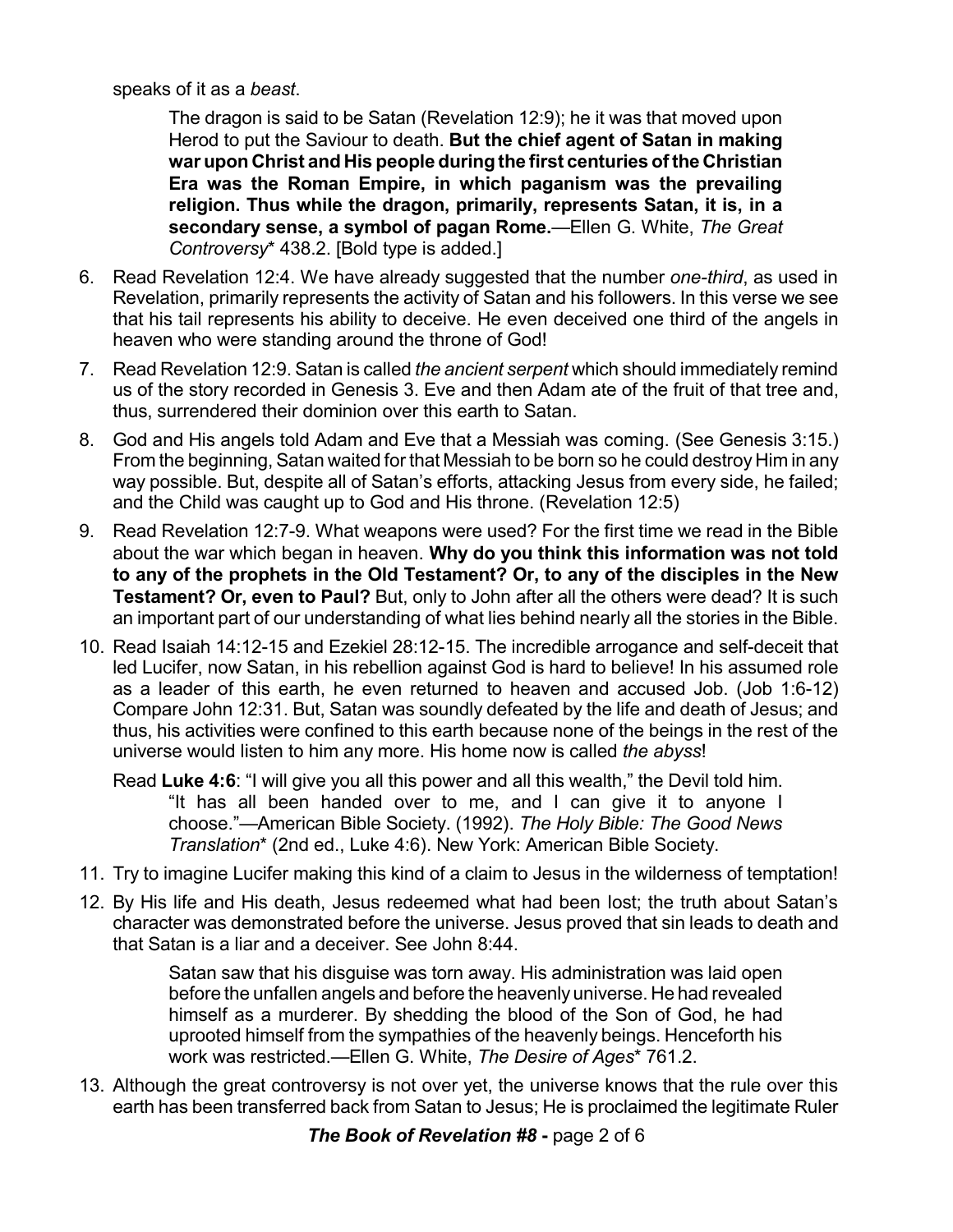over the earth. (Ephesians 1:20-22; **Philippians 2:9-11**; Revelation 5:13) In Philippians as well as in Romans 14:11 and Revelation 5:13, we learn that, one day, everyone in the universe will bow down–and that includes Satan himself–and openly proclaim that "Jesus Christ is Lord to the glory of God the Father." (Philippians 2:11, *Good News Bible*\*)

- 14. But, as we read in Revelation 12, Satan knows all of this; and he is furious. He knows that he has only a short time left. He is determined to cause as much pain, suffering, and havoc as possible as he does everything he possibly can to deceive and destroy as many as possible. (Matthew 24:24) Misery loves company!
- 15. So, we, as professed Christians trying to follow the truth, need to recognize that we are not just fighting against human evils and problems; but also, we are fighting against spiritual powers, against the forces of Satan on every side.
- 16. Read Revelation 12:13-14. What is represented by these verses? What part of the church was preserved safe from the dragon's attack during those 1260 years?

The casting down of Satan as an accuser of the brethren in Heaven was accomplished by the great work of Christ in giving up his life. Notwithstanding Satan's persistent opposition, the plan of redemption was being carried out.... Satan, knowing that the empire he had usurped would in the end be wrested from him, determined to spare no pains to destroy as many as possible of the creatures whom God had created in his image. He hated man because Christ had manifested for him such forgiving love and pity, and he now prepared to practice upon him every species of deception by which he might be lost; he pursued his course with more energy because of his own hopeless condition.—Ellen G. White, *The Spirit of Prophecy*,\* vol. 3, 194.2-195.0; *SDABC*\* vol. 7, 973.10; *6Red*\* 13.1.

- 17. Satan thought he had almost won the great controversy on this earth just before Jesus was born. And, once again, after Jesus was crucified and dead, Satan thought he was close to winning. Then, Pentecost happened, and the all-out war started again. In both Daniel and in Revelation, we read about a period of three and one-half years (42 months or 1260 days/years), a time during which Satan would dominate the Christian church and most of Western civilization. We now know that period extended from A.D. 538-1798 when Napoleon's general Berthier arrested the pope and put him in prison where he died shortly thereafter. See Daniel 7:23-25 and Revelation 12:14.
- 18. We know that Satan succeeded in bringing many corruptions into the so-called Christian church. Then, he was able to use his corrupt church to turn around and persecute those who remained faithful. Satan perverted nominal Christianity until it persecuted other Christians.
- 19. Read Revelation 17:15 and Revelation 12:16. By comparing these two verses, we can discover that *water* is used repeatedly to represent groups of people, even nations. Armies were sent out repeatedly by Rome to try to arrest and destroy anyone who resisted its power and influence. But, for hundreds of years, groups like the Waldensees and the Vaudois, using secretive methods, preached the truth and spread it around Europe. Then came the Protestant Reformation; about one hundred years later, the doors opened for people to escape to America and practice their religion with freedom away from the persecutions of the apostate church.

Think of how long the persecution here lasted: 1,260 years. What should this great duration tell us about how limited we are in understanding why things, such as the return of Christ, seem to be taking so long, at least from our

## *The Book of Revelation #8* **-** page 3 of 6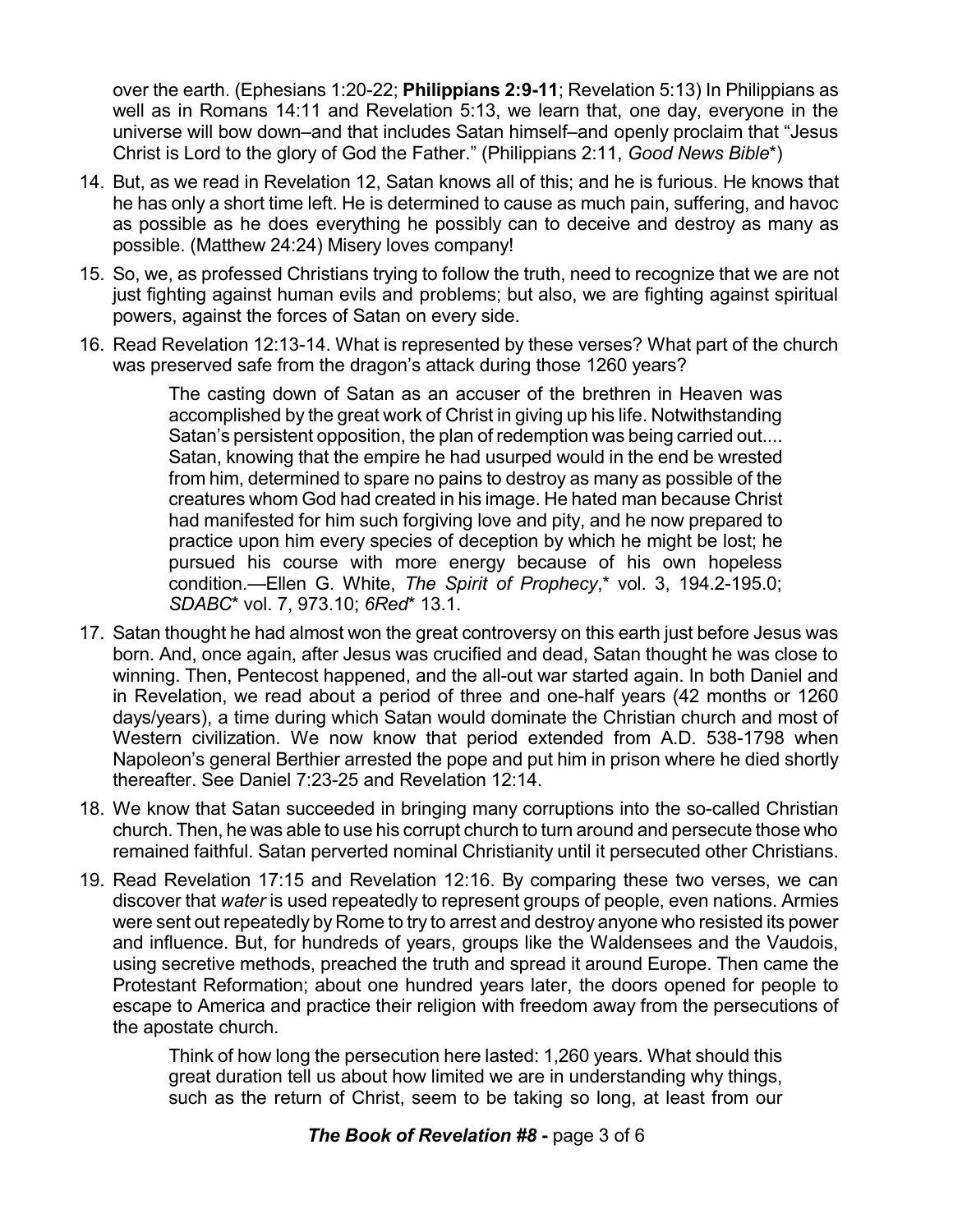perspective?—*Adult Sabbath School Bible Study Guide*\* for Tuesday, February 19.

- 20. Read Revelation 12:17. What are the implications of this verse? Who are the *rest* or *remnant* of that faithful woman? And what does it mean *to keep the commandments of God and have the faith of Jesus*? The faithful listen to God and delight to follow Him.
- 21. A remnant implies a small group left over after most of the people are dead and gone. So, what are the two important characteristics of this final group of people? The first four commandments of God focus on worshiping the true God. Contrary to what many think today, the final issue in the great controversy will be over worship. It will not be a question of whether we worship or do not worship; it will be over *who* we worship: God or the Devil? Everyone will be loyal to one or the other. *Selfishness* is the Devil's motto.
- 22. Read Revelation 19:10 and 22:9. These verses help us to understand what *the testimony of Jesus* involves. There will be a group living at the end of this earth's history who will have among them prophets who speak the truth as inspired by God.
- 23. Are we taking advantage of this fact? We are by far the most privileged group of people that has ever lived on this earth. No previous generation has had access to all of the light that we have. What are we doing with all that light?
- 24. Revelation 12 reveals a panorama of Satan's methods used to try to win in the great controversy. Satan has used lies and deceit. He has corrupted the church by subtle compromises, and he has threatened with coercion and persecution when possible. He has killed or tried to kill those who tried to reform the church. But, as the end of time approaches, he is waging an all-out war against God's faithful people. This war will include a large element of deception; but, evil angels working miracles and producing spiritualistic manifestations will be introduced. (Revelation 16:14) It will be very deceptive; if possible, he will deceive the very elect. (Matthew 24:24) Read Revelation 12:9 and Revelation 20:7-10. From beginning to end, Satan's strategies have been based on deceit. Think of what modern movies are doing? Can people really fly?
- 25. Read 2 Thessalonians 2:8-12; Revelation 13:13-14; and Revelation 19:20. As noted in Revelation 12 through Revelation 20, Satan does everything possible to deceive anyone who will listen to him. (For example, see Revelation 12:9; 13:14; 18:23; 19:20; 20:8.)

He uses, in turn, political and religious powers to do his work: pagan Rome, symbolized by the dragon *(Rev. 12:4, 5)*; followed by a power symbolized by the sea beast *(Rev. 12:6, 15; Rev. 13:1-8)*; and, finally, a power symbolized by the earth beast *(Rev. 13:11)*. **Throughout the rest of the book, the members of this satanic triad–paganism/spiritualism as symbolized by the dragon; Roman Catholicism, symbolized by the sea beast; and apostate Protestantism, symbolized by the lamblike, or earth beast–are inseparably united in opposing God's activities in the world.** They work together to deceive people, in order to turn them away from God and to get them to side with Satan in the "battle of that great day of God Almighty" *(Rev. 16:13, 14, NKJV)*. These false religious systems will be destroyed together at theSecond Coming *(Rev. 19:20)*, while the dragon, symbolizing the devil, who worked through these earthly powers *(Rev. 12:9)*, will be destroyed at the end of the thousand years *(Rev. 20:10)*. **Revelation shows that the end-time deception will be so great that most people will be led to choose the way of destruction** *(Matt. 7:13)*.—*Adult Sabbath School Bible Study Guide*\* for

*The Book of Revelation #8* **-** page 4 of 6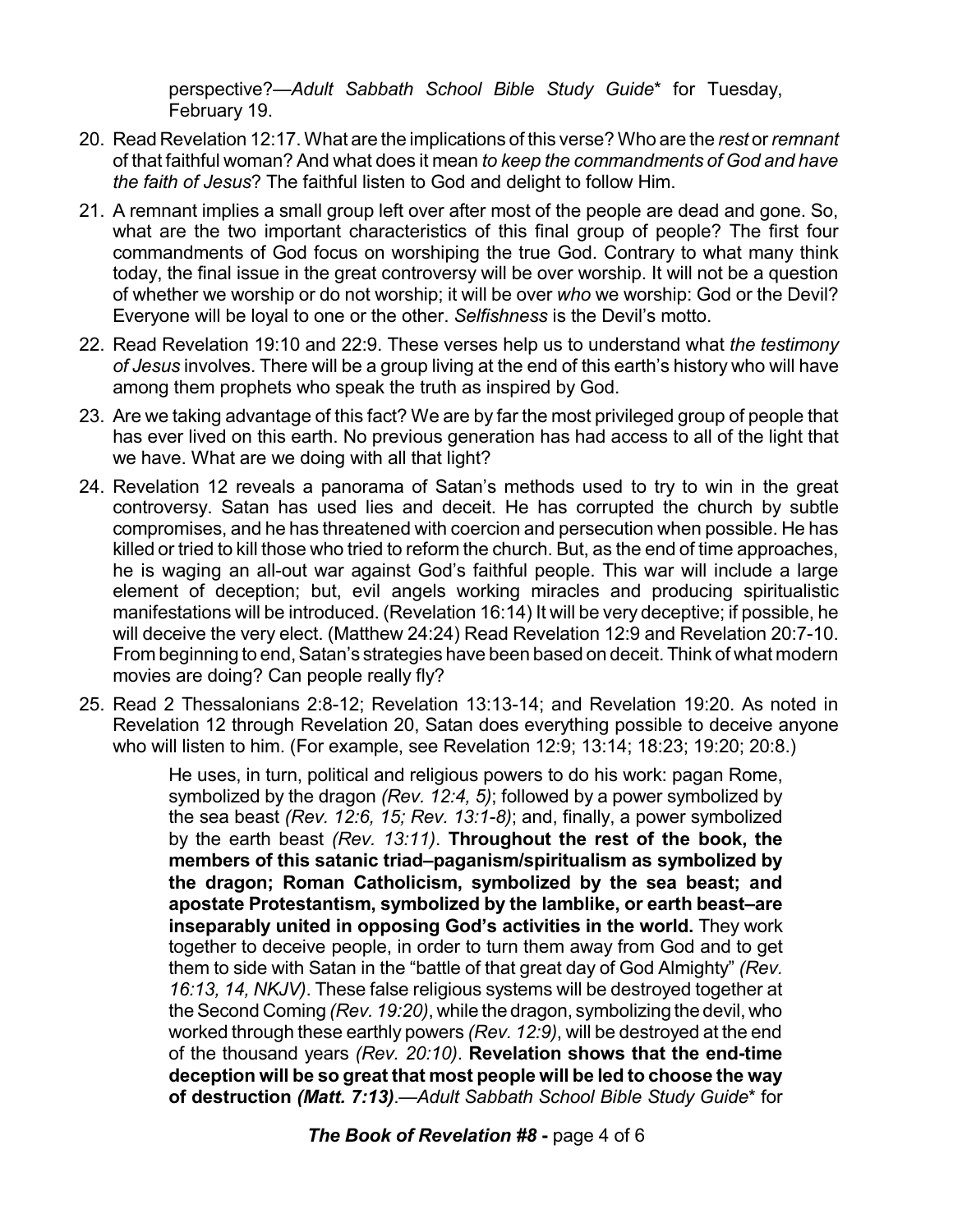Thursday, February 21. [Bold type is added; italic type is in the source.]

- 26. Unfortunately, by using all of these methods in an all-out attack, Satan will succeed with most people; most people will be led to choose the easy way, leading to destruction. (See Matthew 7:13; see also Revelation 16:13-14.)
- 27. This calls for incredible discernment and wisdom on the part of God's faithful people. See Revelation 13:18 and 17:9. Compare James 1:5. In Revelation 12 we have a very serious warning. If Satan's activities have been very successful in the past, they will be even more persuasive in the future. Are we awake and prepared for what is coming? We know that, ultimately, God has already won the great controversy! But, the battles on this earth are not over yet. Every evil angel is doing his best to deceive and lead astray anyone he can.
- 28. While some Christians talk too much about Satan's power, many so-called Christians doubt that Satan even exists! Why is that? If one does not believe Satan exists, then, when he and his cronies perform miracles, s/he will have no choice but to attribute those miracles to God; that is exactly what Satan wants.
- 29. So, what should we have learned from our study of Revelation 12? How does it affect our relationship with God and to the Devil when we realize that the great controversy started right next to the throne of God, not on this earth? How does our understanding of the great controversy impact our understanding of the character of God? The universe is watching!
- 30. If Satan really believed that God was the kind of Person that he claims God is–arbitrary, exacting, vengeful, unforgiving, and severe–would he have dared to rebel in the first place? If God were really like that, wouldn't He have zapped Satan at the first sign of rebellion?
- 31. Revelation 12 sets the stage for the portrayal of Satan's all out final efforts to deceive as pictured in Revelation 13.
- 32. It is interesting to note that as each new character is portrayed in the book of Revelation, God–through John–gives us a brief description of that individual or character and a little bit of their previous history.

In chapter 1, Jesus appears as a character in the vision for the first time *(Rev. 1:12-18* [He is named earlier: *Rev. 1:5, 9*]*)*. There is a visual description *(Rev. 1:12-16)* and a bit of His previous history *(Rev. 1:17, 18)*, followed by His actions in the subsequent vision *(Revelation 2 and 3)*. In chapter 11, the two witnesses are introduced similarly *(Rev. 11:3-6)*, followed by their actions in the context of the vision *(Rev. 11:7-13)*.—*Adult Teachers Sabbath School Bible Study Guide*\* 107. [Italic type and content in brackets are in the source.]

- 33. So, what can we learn about the introduction of the new characters in Revelation 12:1-4? What does it mean to say that the woman is dressed with the sun and the moon under her feet? And a crown of 12 stars on her head? And what can we possibly make of the huge red dragon with seven heads and ten horns?
- 34. It should be apparent by now–and it would be even more apparent if we could read this passage in the original Greek–that it is all about war! But, what kind of war? There were no cannons or airplanes or huge ships involved in the war in heaven. **The war in heaven was a war of words and ideas. What evidence do we have for that?**

First, the dragon sweeps a third of the stars down from heaven with his tail (Greek: *oura*). The tail is an Old Testament symbol for a prophet who teaches lies *(Isa. 9:15)*. Second, the dragon is defined in Revelation 12:9 as "that ancient serpent" *(NIV)*, a clear reference to the lies about God spoken to

## *The Book of Revelation #8* **-** page 5 of 6